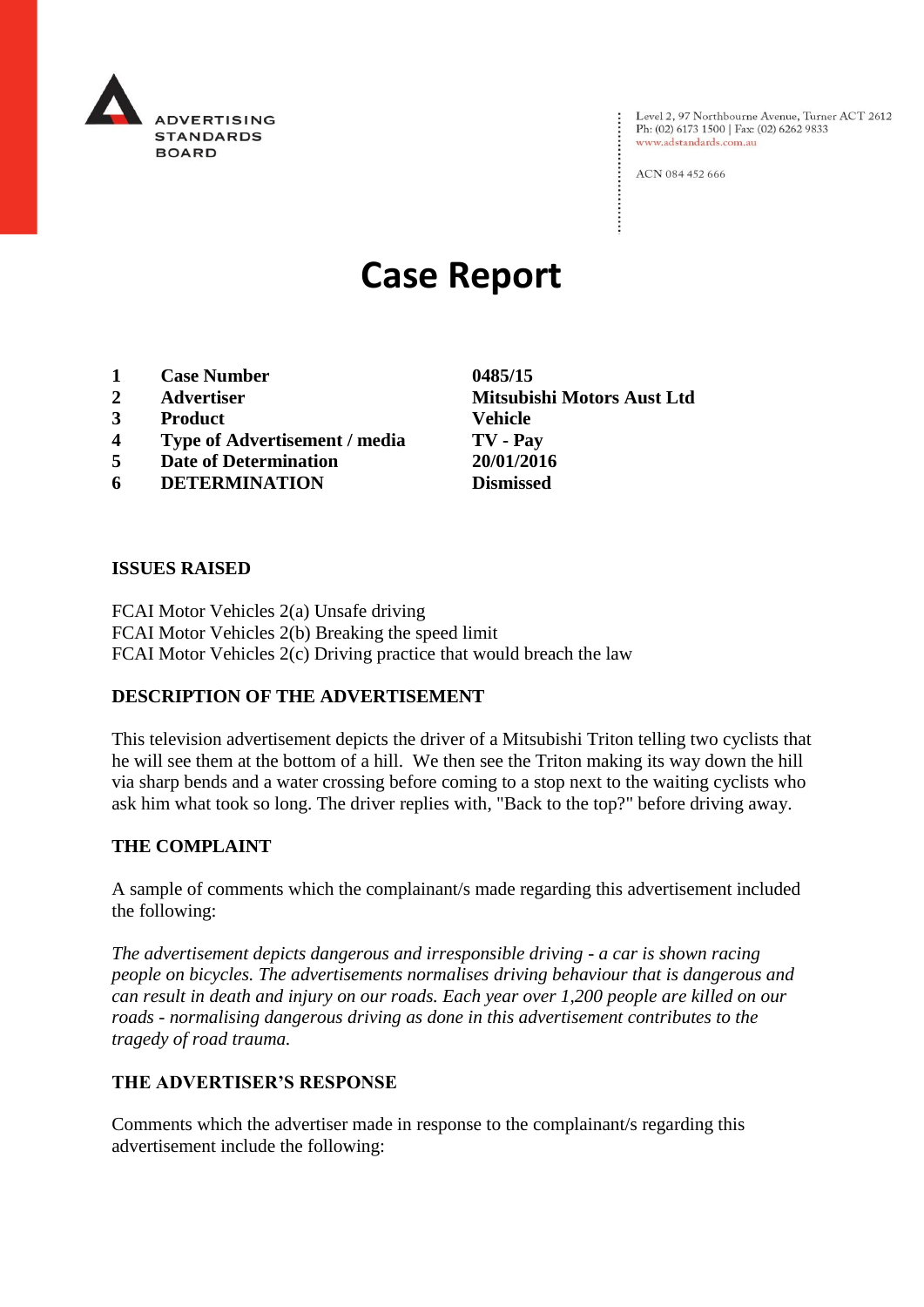#### *Response to Complaint*

*The FCAI code of practice states* 

# *1. CODE OF PRACTICE*

*Advertisers should ensure that advertisements for motor vehicles do not portray any of the following:* 

*(a) Obviously unsafe driving, including reckless and menacing driving to the extent that such practices would breach any Commonwealth law or the law of any State or Territory in the relevant jurisdiction in which the advertisement is published or broadcast dealing with road safety or traffic regulation, were they to occur on a road or road-related area.* 

*[Example: Sudden, extreme and unnecessary changes in direction and speed of a motor vehicle; deliberately and unnecessarily setting motor vehicles on a collision course; or the apparent and deliberate loss of control of a moving motor vehicle.]* 

*(b) People driving on a road or road-related area at speeds in excess of speed limits in the relevant jurisdiction in Australia in which the advertisement is published or broadcast.* 

*The Triton television commercial portrays a vehicle travelling down a dirt road through a forest and scrub area. While the road was closed for filming (this is conveyed at the commencement of the commercial through the display of the following super - "Filmed under controlled conditions on closed roads") I can confirm that at no time did the Triton exceed any localised speed limits (the vehicle often only travelling between 20-30 kilometers an hour). Furthermore the vehicle is not depicted undertaking any reckless or unsafe driving practices and remains in total control of the driver (this being confirmed and conveyed through the dialogue within the commercial). For a short period the Triton is depicted traversing a rocky area and then a river - both of which are actual road related areas. The Triton being a 4wd ute with capacity for 5 passengers is well equipped and designed for offroad driving.*

## **THE DETERMINATION**

The Advertising Standards Board (Board) was required to determine whether the material before it was in breach of the Federal Chamber of Automotive Industries Advertising for Motor Vehicles Voluntary Code of Practice (the FCAI Code) or the AANA Code of Ethics.

To come within the FCAI Code, the material being considered must be an advertisement. The FCAI Code defines an advertisement as follows: "matter which is published or broadcast in all of Australia, or in a substantial section of Australia, for payment or other valuable consideration and which draws the attention of the public, or a segment of it, to a product, service, person, organisation or line of conduct in a manner calculated to promote or oppose directly or indirectly that product, service, person, organisation or line of conduct".

The Board decided that the material in question was published or broadcast in all of Australia or in a substantial section of Australia for payment or valuable consideration given that it was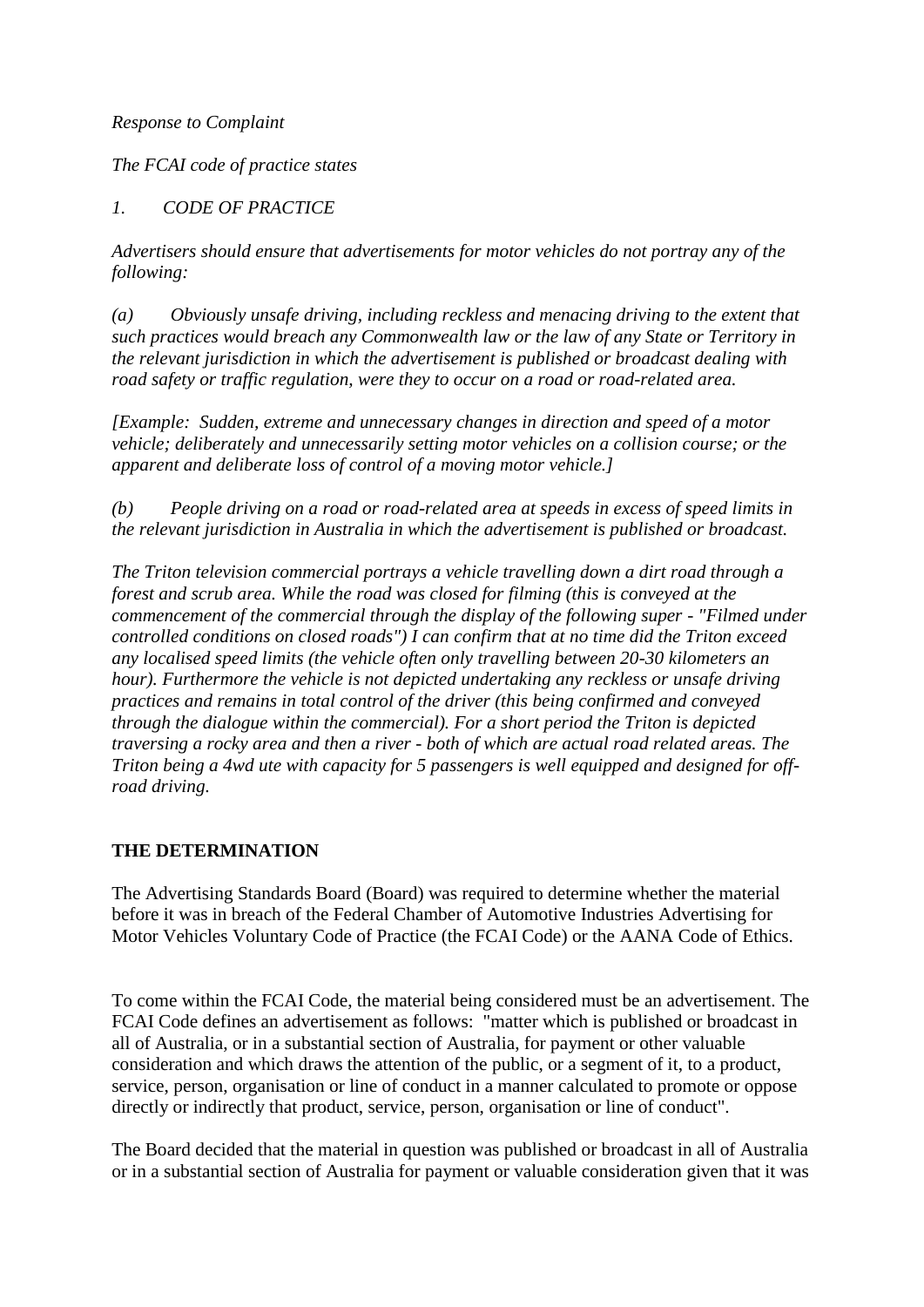being broadcast on television in Australia. The Board determined that the material draws the attention of the public or a segment of it to a product, being a Mitsubishi Triton in a manner calculated to promote that product. The Board concluded that the material is an advertisement as defined by the FCAI Code.

The Board then considered whether that advertisement was for a motor vehicle. Motor vehicle is defined in the FCAI Code as meaning: "passenger vehicle; motorcycle; light commercial vehicle and off-road vehicle". The Board determined that the Mitsubishi Triton was a Motor vehicle as defined in the FCAI Code.

The Board determined that the material before it was an advertisement for a motor vehicle and therefore that the FCAI Code applied.

The Board noted the complainant's concerns that the advertisement depicts a car racing cyclists down a hill which is dangerous and irresponsible driving.

The Board then analysed specific sections of the FCAI Code and their application to the advertisement.

The Board considered clause 2(a) of the FCAI Code. Clause 2(a) requires that: 'Advertisements for motor vehicles do not portray ...unsafe driving, including reckless or menacing driving that would breach any Commonwealth law or the law of any State or Territory in the relevant jurisdiction in which the advertisement is published or broadcast dealing with road safety or traffic regulation, if such driving were to occur on a road or roadrelated area, regardless of where the driving is depicted in the advertisement.'

The Board noted the examples given in the FCAI Code include: 'Vehicles travelling at excessive speed; sudden, extreme and unnecessary changes in direction and speed of a motor vehicle…or the apparent and deliberate loss of control of a moving motor vehicle.'

The Board noted the advertisement features the driver of a Mitsubishi Triton telling two cyclists that he will see them at the bottom of a hill, and then we see them driving/cycling down the hill via different routes which suit their particular modes of transport.

The Board noted the complainant's concern that the driving is dangerous and irresponsible. The Board noted that although the driver does say "see you at the bottom" to the cyclists he does not specifically mention a race. The Board noted that the following scenes which alternate between the car and the bikes, as well as the accompanying fast paced music, give an overall impression of a race but considered that the driver of the Mitsubishi appears to be in control of the vehicle at all times and there is no suggestion that his driving is unsafe or irresponsible. The Board noted that the manoeuvres undertaken by the Mitsubishi are designed to showcase the vehicle's all-terrain capabilities and considered that the driving depicted is suited to the conditions and does not appear to be dangerous or likely to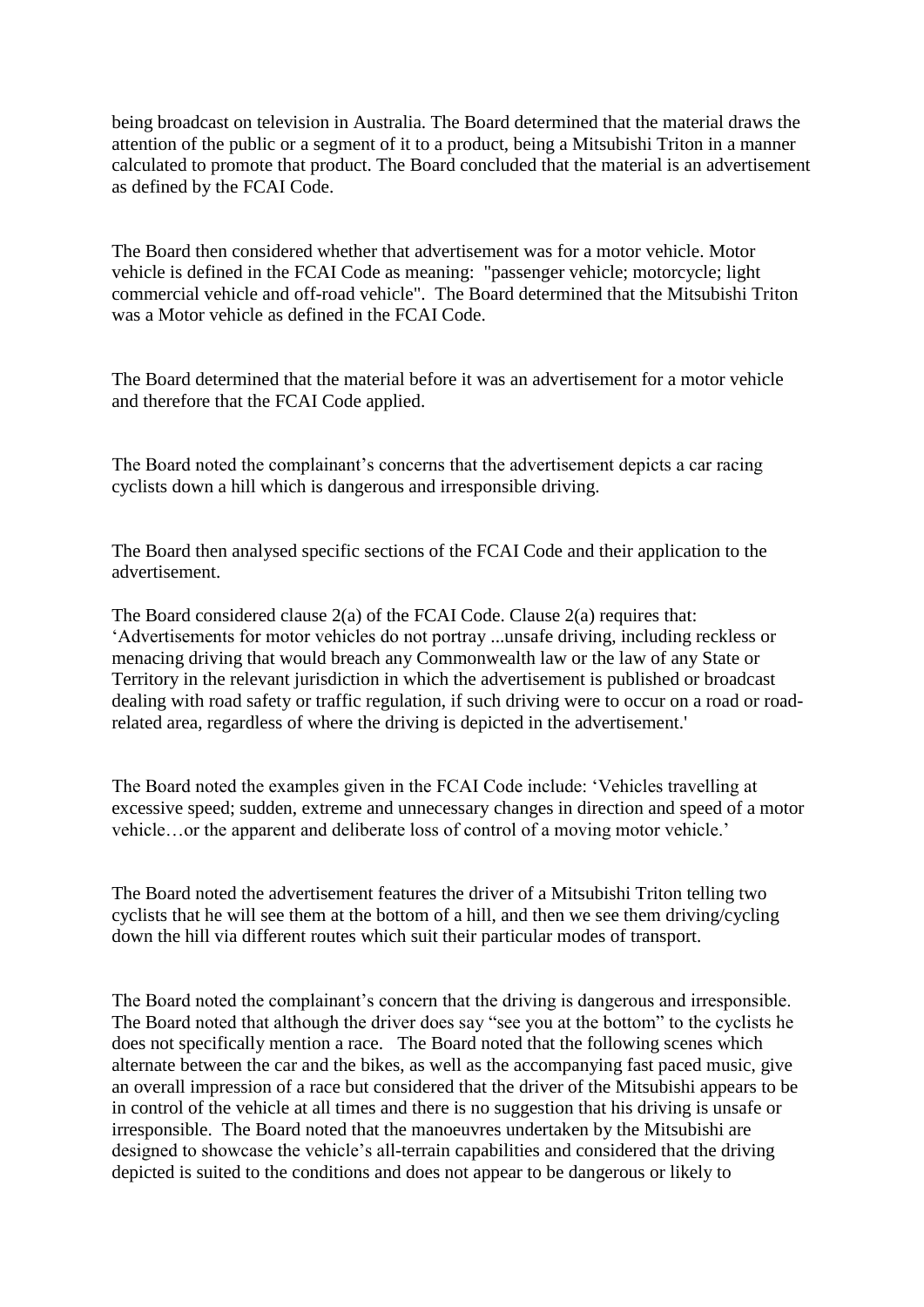encourage viewers to drive dangerously.

The Board considered that overall the advertisement does not portray any driving which is unsafe, or reckless or menacing driving that would breach any Commonwealth law or the law of any State or Territory.

The Board determined that the advertisement did not breach Clause 2(a) of the FCAI Code.

The Board considered clause 2(b) of the FCAI Code. Clause 2(b) requires that 'Advertisements for motor vehicles do not portray…people driving at speeds in excess of speed limits in the relevant jurisdiction in Australia in which the advertisement is published.'

The Board noted the Explanatory Notes to the FCAI which state, "Advertisers should ensure that advertisements…avoid explicitly or implicitly drawing attention to the acceleration or speed capabilities of a vehicle."

The Board noted the advertiser's response that the Mitsubishi Triton did not exceed any local speed limits and that it was driving between 20-30km per hour in most scenes. The Board noted that we do not see the speedometer of the Triton in the advertisement but considered that the manner in which the vehicle is driven is not suggestive of driving at a speed in excess of the speed limit or at odds with the driving conditions.

The Board determined that the advertisement did not depict excessive speeding and therefore did not breach Clause 2(b) of the FCAI Code.

The Board considered clause 2(c) of the FCAI Code. Clause 2(c) requires that 'Driving practices or other actions which would, if they were to take place on a road or road-related area, breach any Commonwealth law or the law of any State or Territory in the relevant jurisdiction in which the advertisement is published or broadcast directly dealing with road safety or traffic regulation.'

The Board noted that in one scene we see the Mitsubishi Triton driving through shallow water.

The Board noted it had recently dismissed a complaint about a vehicle driving in water in case 0467/15 where:

"The Board acknowledged the important safety message regarding entering floodwaters but considered in this instance the vehicle is clearly shown driving in a shallow creek which does not appear to be flooded or unsafe. The Board noted that the setting of the advertisement is an off-road environment where crossing a shallow creek or river would not be uncommon